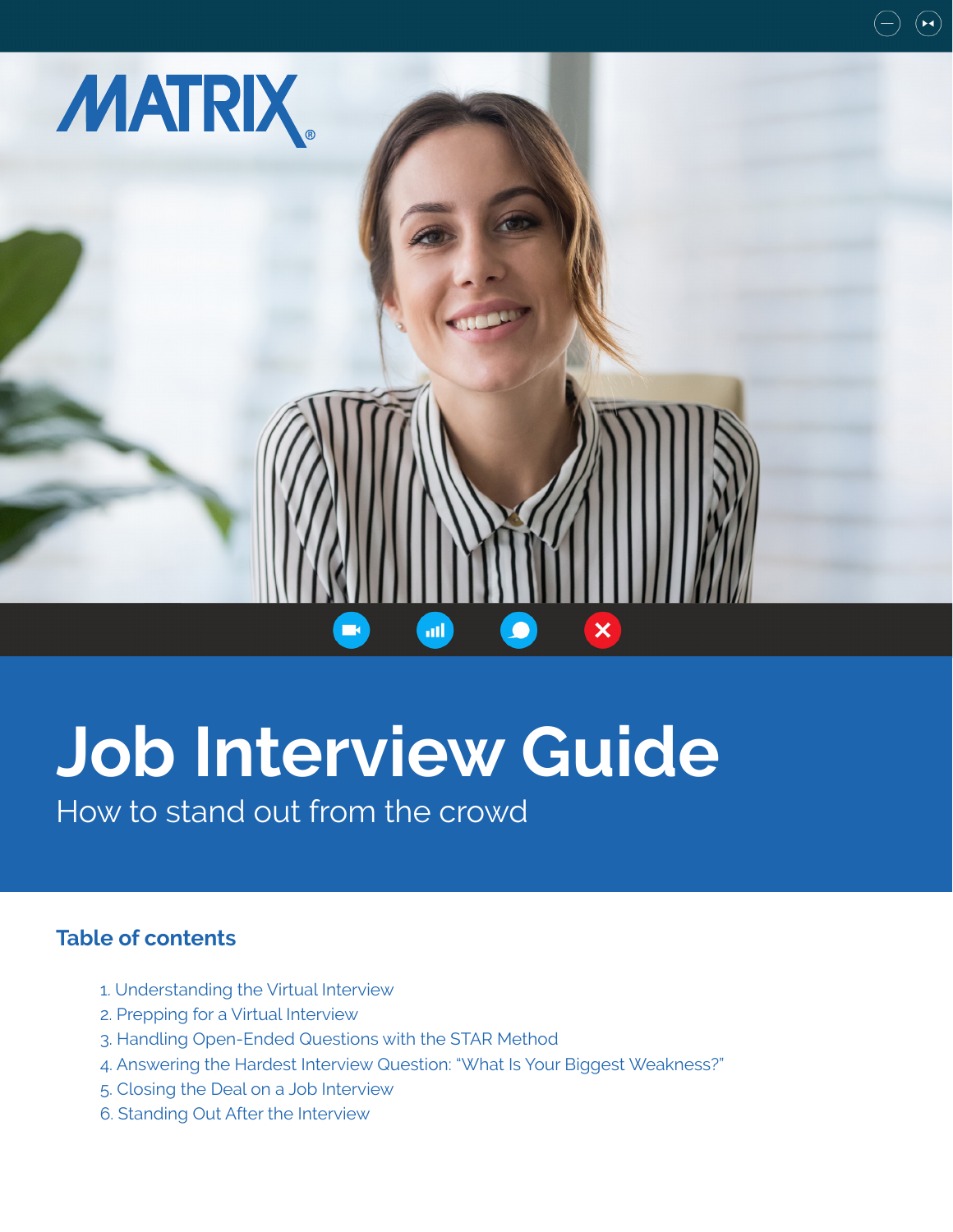# **Understanding the Virtual Interview**

For better or for worse, remote working has permanently altered the hiring landscape. Hiring managers must face new realities when it comes to sourcing, interviewing, and hiring top candidates.

What are candidates doing to stand out in virtual interviews and how are they making themselves look attractive to employers?

Virtual interviews pre-COVID were not as good as they are today. Especially with the professional hires, today people are really taking it seriously because they know they may not get another shot to connect with hiring managers in a more personal or in-person way. So, they are dressing up a little bit more and preparing better for virtual interviews.

Some things should seem obvious:

- **• Don't take your interview in your bed.**
- **• Make sure you have a good background behind you.**
- **• Sit up straight.**
- **• Smile and be engaged.**
- **• Make eye contact.**

Even on the very high-level technology roles, with individuals who can code with the best of them; some managers are quick to reject candidates if they don't think the candidates have taken the interview seriously.

We've even had clients reschedule interviews at the last minute and say, 'hey, I can't talk to you now, can we reschedule in an hour?' And then an hour later, the candidate is driving in their car for a previously scheduled appointment, and obviously distracted during the interview. That can be a deal killer. So, if schedules do change, try to pick a new time where you are in a good interview environment and can focus

Clearly, we're still trying to figure it all out and need to give each other some leeway. Even with the best intentions, sometimes the Wi-Fi is going to go out, or a dog's going to bark because a package just got delivered. Hiring managers are in the same situation as the candidates at home, and they probably see those things happen on meetings they have internally with their teams. Everyone needs to be agile and empathetic.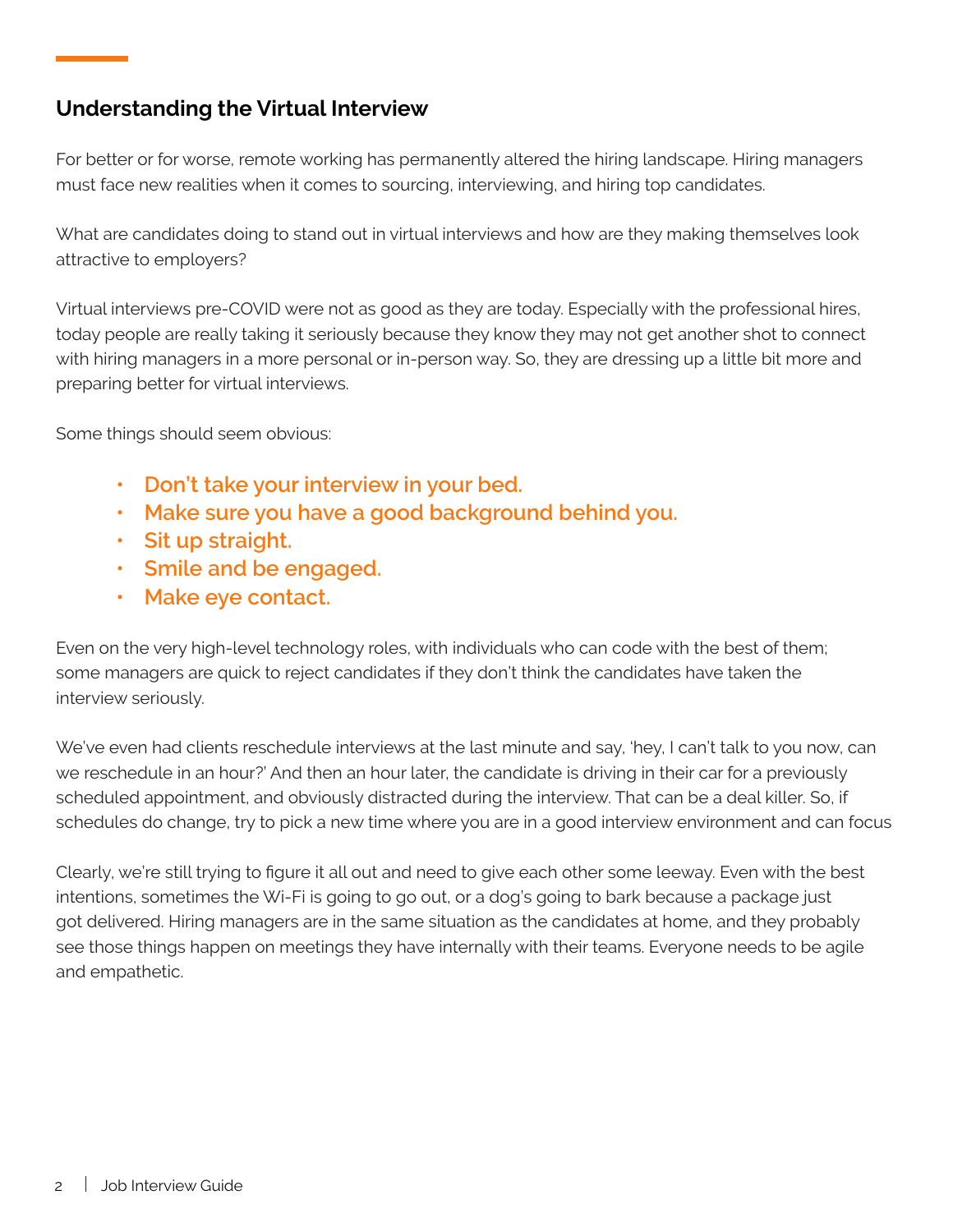# **Prepping for a Virtual Interview**

# **1**

#### **Practice & Prep.**

Whether you are recording a one-way video interview or attending a two-way Zoom call, practice filming yourself talking about your resume/experience as a way to warm up to the camera. Think of some of the commonly asked interview questions and rehearse your answers, looking directly into the camera. Also make sure the camera is at eye level or a little higher. When the camera is too low then the interviewer can be looking up your nose – which is not flattering for anyone!. Questions such as "Tell me about your background" or "Please explain why you are a fit for this position" are good questions to practice with. Practice with your recruiter, a friend or family member over Zoom to see how you look and sound. Your recruiter will be able to coach you on your presentation and may be able to share some of the hiring manager's "hot buttons".

## **2 Check for technical issues such as internet bandwidth and noisy feedback.**

Get that ironed out before the actual call so you can ensure there are no technical glitches. Generally speaking, it is better to join a Zoom or Skype call using your phone for the audio and be careful not to join both via phone and computer audio or you will get terrible sound feedback. An easy way around that is to use headphones with your phone and mute your computer while you use that for the visual aspect.

# **3**

#### **Prepare your background.**

Proper lighting and background are important to consider. Natural lighting works best. Being near a window is great if the light shines on your face. Having a window behind you can create a lot of glare and can create a silhouette effect which makes it difficult for the interviewer to see your face. Do not take a Zoom interview or record a video interview in your car, outdoors, or in your home with children or pets in the background making noise. Your barking dog is not cute during an interview. Make sure you are in a well-lit, clutter-free room.

#### **Close out your other apps 4**

It's a good idea to close out any apps you have running before beginning the interview. Email or Facebook notification sounds are unprofessional and a distraction. The only thing you should have in front of you during a Zoom interview is the interviewer and your resume/ notes. If you are looking away from the camera frequently, or checking your phone, you will come across as disinterested.

# **5 Be an Active Listener.**<br> **5 Maintaining patural overcept**

Maintaining natural eye contact during a video interview means you look at the camera and not the screen (this take a little practice). If you look at the screen, it could seem like you are staring downwards, which won't leave a good impression. Smile, nod your head in agreement and use words of acknowledgment when the interviewer is speaking. Ask thoughtful questions to show interest and preparation, but never interrupt the speaker. Asking for clarification on points he or she is making shows you are actively listening and engaged.. Feel free to ask the interviewer if it is ok to take notes during the interview. Having a pen and a notebook in your hand will keep your hands occupied and show that you are engaged and interested.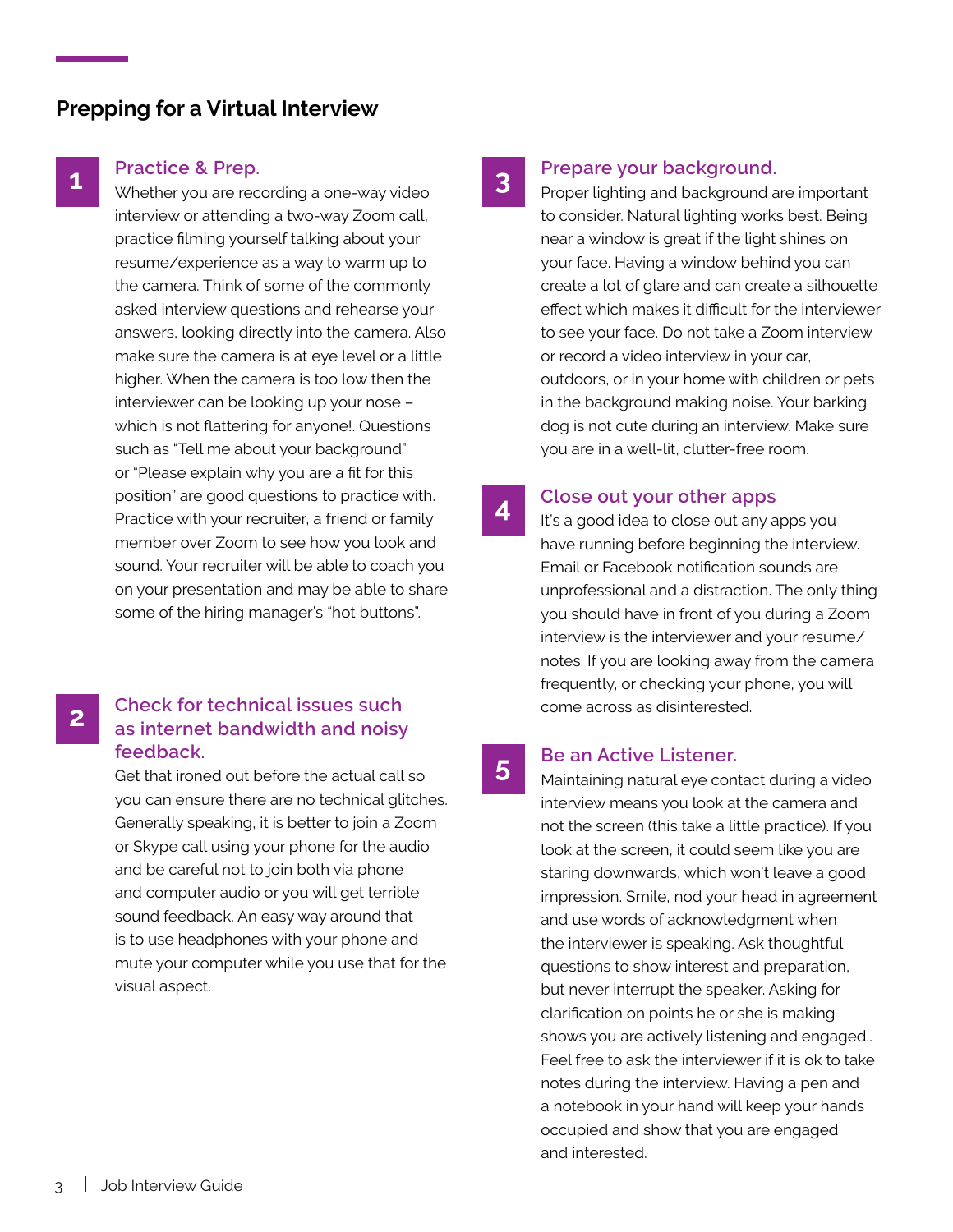# **Handling Open-Ended Questions with the STAR Method**

You're in a job interview, and things are going well. You've engaged in some friendly small talk with the hiring manager, and you're nailing your answers to the questions you're being asked.

Just when you start thinking you have this interview cinched, you hear the interviewer ask, "Tell me about a time when…"

For some, open-ended interview questions are tough to answer. You must think quickly on your feet. That's why they ask the questions that way - to test you under pressure.

Here's the good news. There's a strategy you can use to come up with impressive answers: the STAR (situation-task-action-result) interview method.

# **What is the STAR interview method?**

The STAR interview technique offers a straightforward format to answer behavioral interview questions prompts that ask you to provide a real-life example of how you handled a certain kind of situation in the past.

They often have telltale openings like:

- **• "Describe a situation when…"**
- **• "What do you do when…"**
- **• "Have you ever…"**
- **• "Give me an example of…"**

Thinking of a fitting example for your response is just the beginning. You also need to share the details in a compelling and easy-to-understand way, without rambling and giving an unfocused response.

The STAR method is a structured manner of responding to a behavioral-based interview question by discussing the specific situation, task, action, and result of the situation you are describing. It also gives you a chance to highlight how you use your professional experience, abilities, and personal strengths to overcome business challenges and meet goals.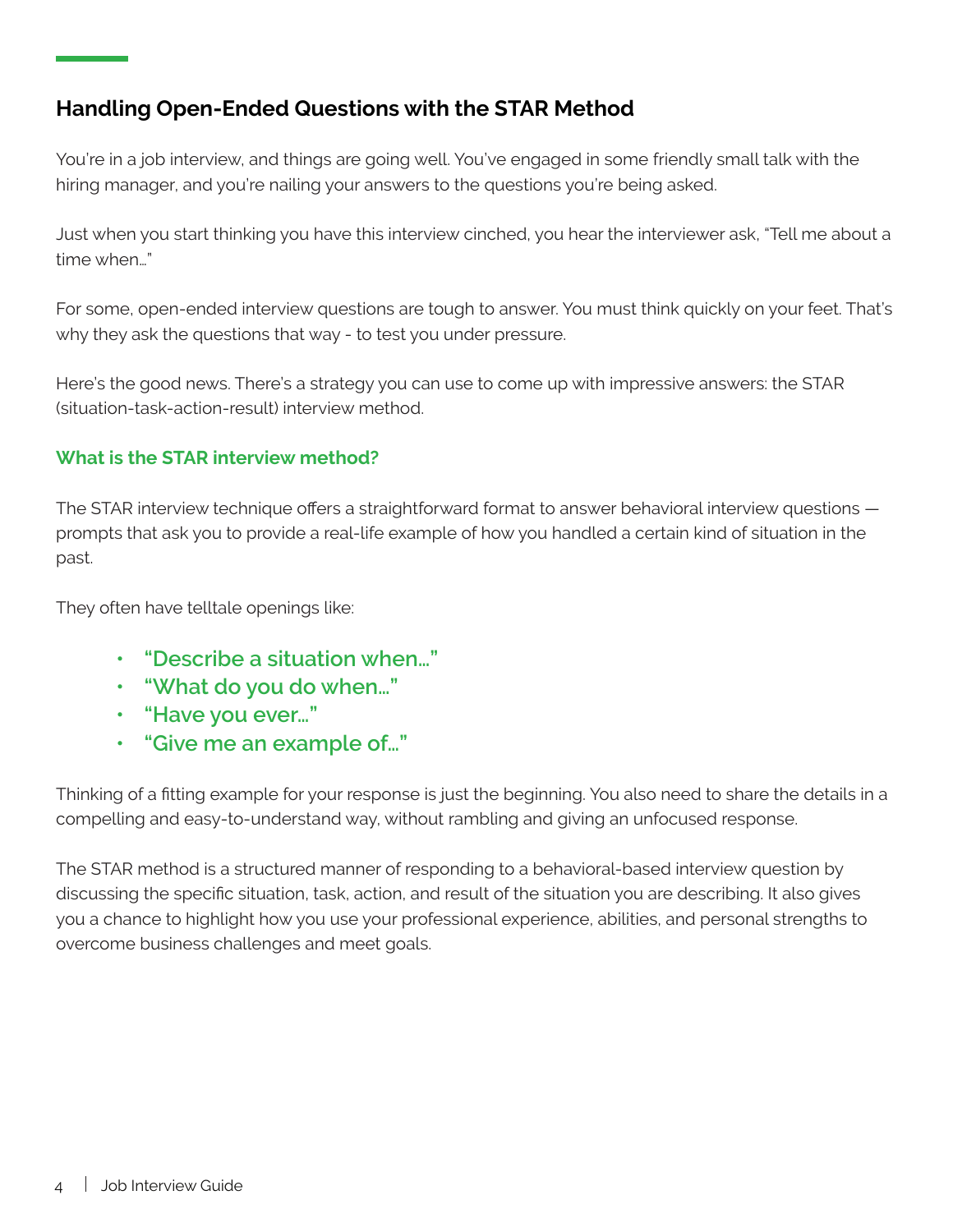The key is to answer these open-ended questions with a solid example to give the manager more confidence in your abilities.

- **• Situation:** Describe the situation that you were in or the task that you needed to accomplish. You must describe a specific event or situation, not a generalized description of what you have done in the past. Be sure to give enough detail for the interviewer to understand. This situation can be from a previous job, from a volunteer experience, or any relevant event.
- **• Task:** What goal were you working toward?
- **• Action:** Describe the actions you took to address the situation with an appropriate amount of detail and keep the focus on your role. What specific steps did you take and what was your individual contribution? Be careful that you don't describe what the team or group did when talking about a project, but what you did. Use "I," not "we", when describing actions.
- **• Result:** Describe the outcome of your actions and don't be shy about taking credit for your behavior. What happened? How did the event end? What did you accomplish? What did you learn? Make sure your answer contains multiple positive results.

Make sure you are giving clear and concise responses, while also demonstrating good depth of knowledge. Don't hesitate to ask for validation – did I answer your question?

Prior to your interview, search on the internet for "common interview questions" and think ahead about common questions relating to your skills set and the requirements for the job – prepare your STARS in advance. Practice your answers to make sure they are clear and concise. Have both the job description and your resume printed in front of you for reference during the interview.

Have examples and be prepared to answer questions relating to:

- **• Managing project from beginning to end**
- **• Project phases**
- **• Project control processes**
- **• Funding approval experience**
- **• Relationship management**
- **• Risk mitigation planning**
- **• Navigating the organization**
- **• Negotiation**
- **• Interaction with key stakeholders**
- **• Communication**
- **• Creative thinking**
- **• Attention to detail**
- **• Adaptability**
- **• Escalation**
- **• Thinking on your feet**
- **• Systematic problem solving**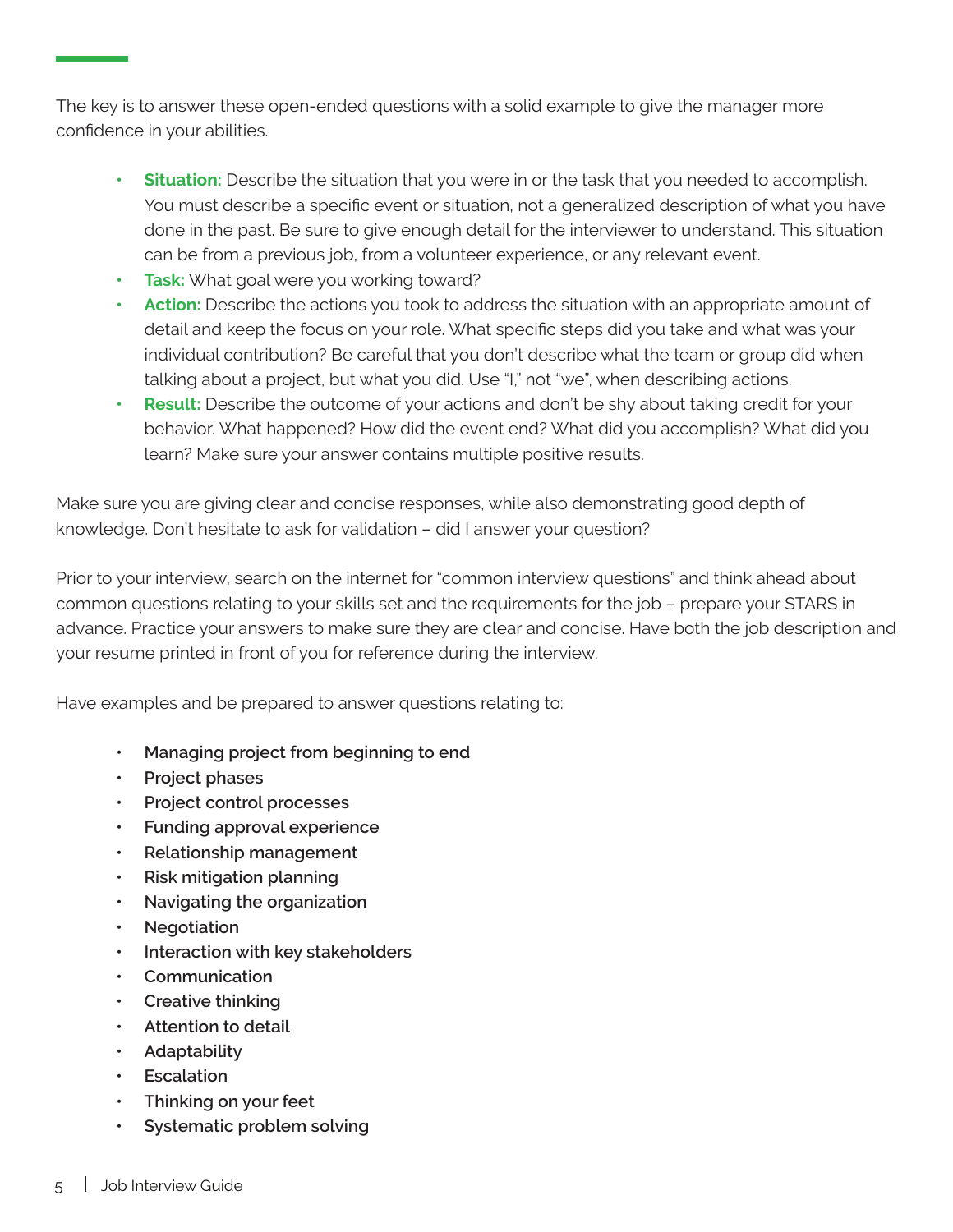# **Answering the Hardest Interview Question: "What Is Your Biggest Weakness?"**

Your main goal in an interview is to show your strengths and answer why you would be the best fit for the job. When the tables turn and the interviewer asks what your biggest weakness is, many candidates freeze. You do not want them to know why not to hire you. But there is an easy way to answer this question without ruining your chances.

First, be honest. But counteract that weakness with its corresponding strength. By using the list below, you can turn this question into another chance to show off your strengths.

| --->   | Creative       |
|--------|----------------|
| --->   | Organized      |
| --->   | Dedicated      |
| --->   | Flexible       |
| $--->$ | Enthusiastic   |
| --->   | Calm           |
| --->   | Reflective     |
| $--->$ | Adventurous    |
| --->   | Responsible    |
| $--->$ | Positive       |
| $--->$ | Realistic      |
| --->   | Assertive      |
| --->   | Humble         |
| $--->$ | Self-Confident |
| $--->$ | Patient        |
| --->   | Passionate     |
|        |                |

Source: Dave Kerpen, CEO, Likeable Local, NY Times Best-Selling Author & Keynote Speaker

#### **Examples of how this could work for you during the interview:**

- *• "My biggest weakness is that I can be stubborn, but this is because I'm dedicated to every decision I make and every task I encounter."*
- *• "My biggest weakness is that I can be overcome by my strongest passions. Unfortunately, that can come off as impatient, but I apply my passionate thinking to everything I set my mind to."*
- *• "My biggest weakness is that I am an optimist, sometimes to my detriment. In most settings, my positivity is appreciated, but sometimes this can lead to unrealistic goals and aspirations in the workplace. It is something I am continuously trying to improve."*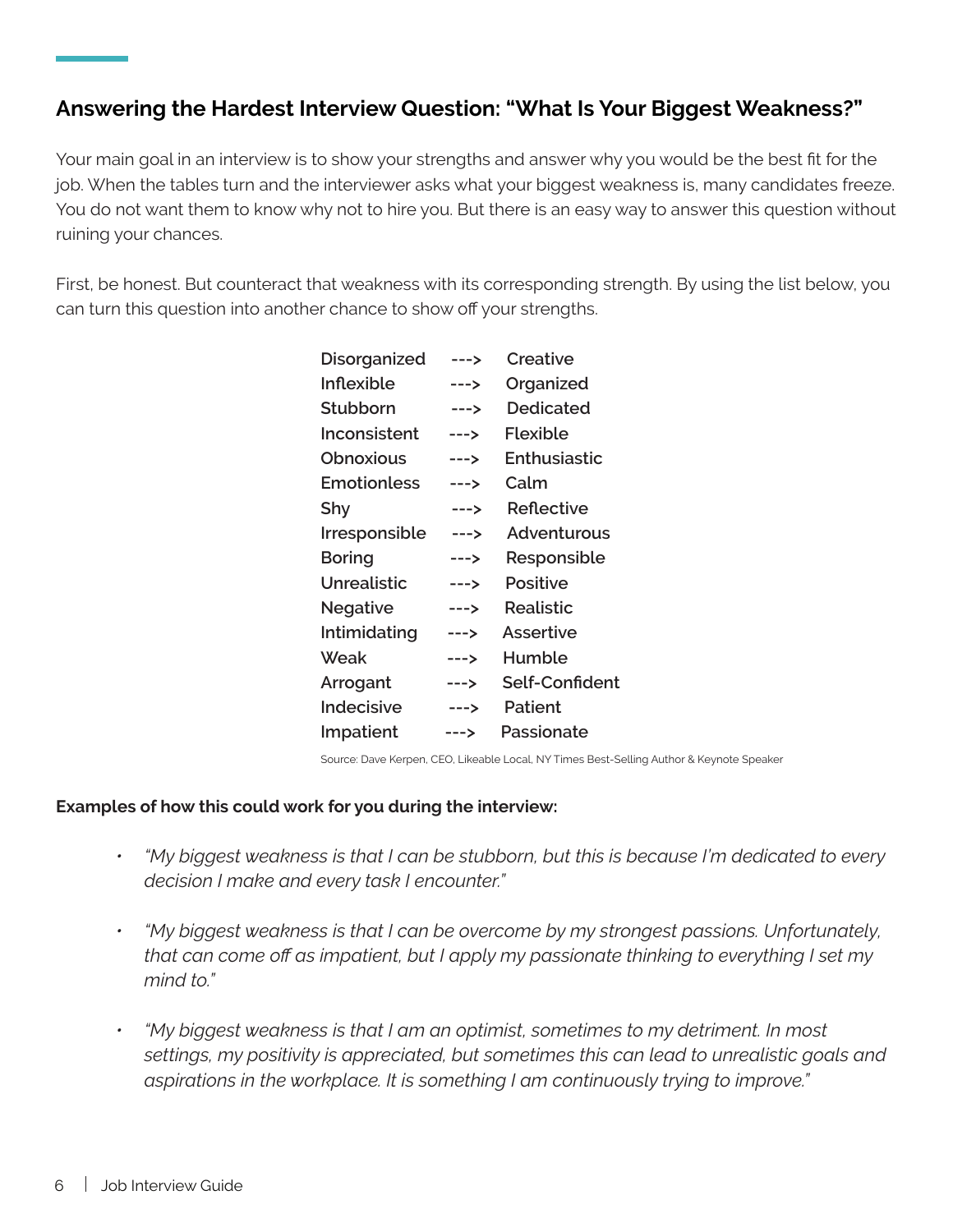# **Closing the Deal on a Job Interview**

Want to improve your chances for landing a job? Take a page from the successful sales approach. It's all about closing. All sales reps must close the deal, or they risk losing a prospective client. Guess what? The job interview is a sales process. You are selling yourself to the hiring manager for a job.

How many times have you concluded an interview not knowing how it went? Or thinking it went well—but not getting the job offer? Closing helps you avoid those problems.

Here are three "closing" questions you can ask toward the end of an interview that will help you do just that.

**Disclaimer: This advice doesn't work for every job interview, or every hiring manager. Use your judgment on when it makes sense to use these approaches.**

# **1**

**3**

### **"What does your dream candidate look like?"**

If somebody was to come along and have the perfect interview, or perfect resume, what would that look like? When you ask this question, you will get raw, unfiltered data which allows you to position yourself as that ideal candidate if you possess those qualities. Whatever answer the hiring manager gives, flip it around and talk about how you fulfill those qualities. If they say the ideal candidate has 10 years of experience, and you only have five years, you can talk about how your experience is worth 10 because of x, y, or z.

#### **"I am really interested in this role. Are there any questions or doubts you have about my ability to do it?" 2**

This is a reverse question because it tries to uncover any issues that might hold the interviewer back from hiring you and gives you the opportunity to discuss those concerns before you leave the interview. If you don't ask this question, the hiring manager will still have doubts and won't have an answer from you to overcome them. Your fate will be sealed. By opening the door to highlight a perceived deficiency, you are positioning yourself as somebody who is willing to work to overcome it. This tactic may work or may not depending on the severity of the doubt. However, you will never know if you don't ask the question. If you don't land the job, the net effect is that both you and the hiring manager realize the job is not for you. If you know you are not qualified, then it is a mismatch anyway.

### **"Do you have any feedback on how I presented myself?"**

Hiring managers are interviewing people every day. By asking this not-so-traditional question, you differentiate yourself from all the rest. They will remember you as the person who really wants to knock it out of the park. Additionally, you'll be able to take direct feedback and implement it in your next interview.

In sales, it is a proven theory that if you can overcome your prospect's objections, they will have no choice but to agree to your offer. And while you are not doing the exact same thing for the same reasons, the logic holds true for landing a job. You are selling you. "Here's your problem. I am the solution. Do we want to move forward?"